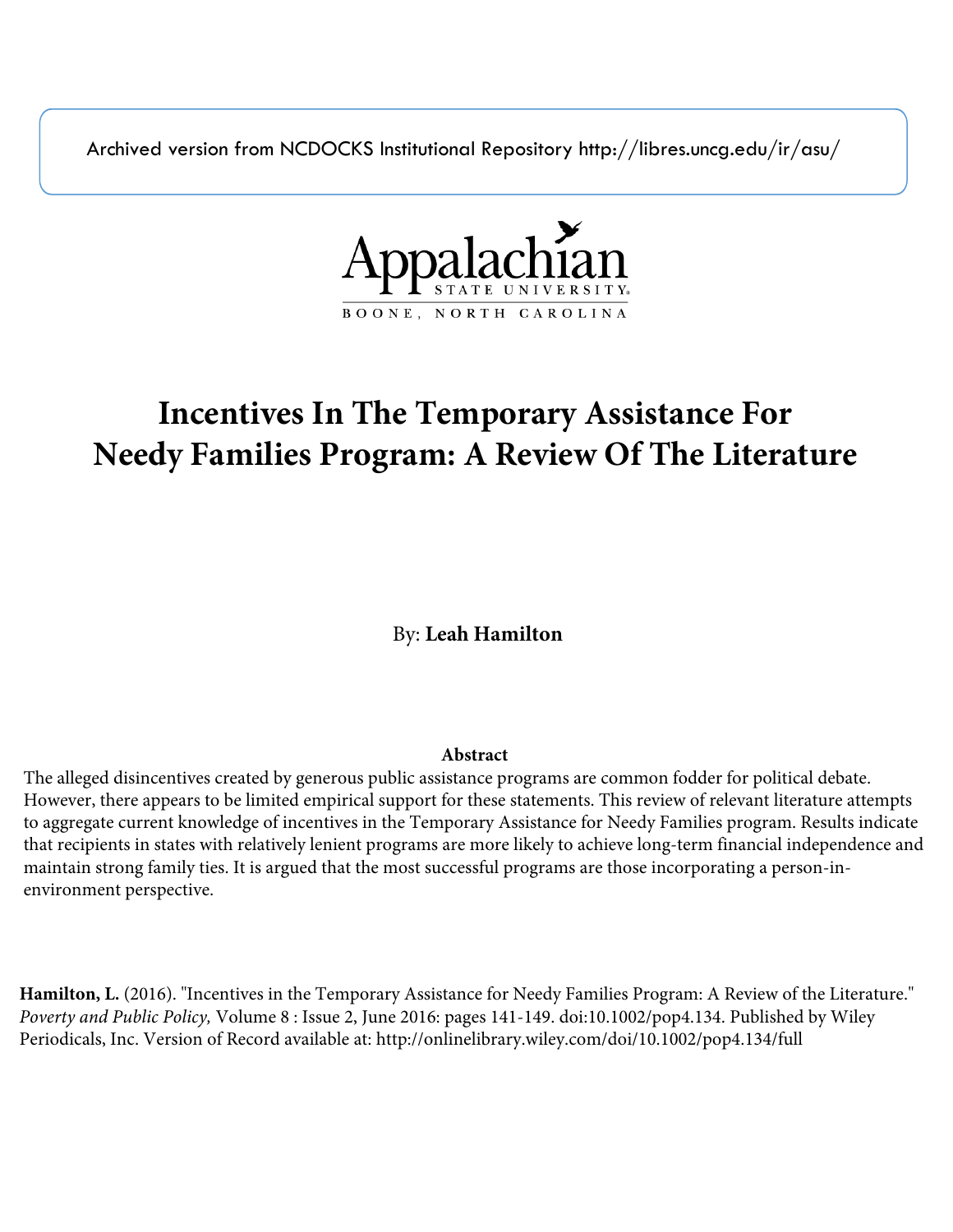## Incentives in the Temporary Assistance for Needy Families Program: A Review of the Literature

Leah Hamilton

*Department of Social Work, Appalachian State University, Boone, NC*

*The alleged disincentives created by generous public assistance programs are common fodder for political debate. However, there appears to be limited empirical support for these statements. This review of relevant literature attempts to aggregate current knowledge of incentives in the Temporary Assistance for Needy Families program. Results indicate that recipients in states with relatively lenient programs are more likely to achieve long-term financial independence and maintain strong family ties. It is argued that the most successful programs are those incorporating a person-inenvironment perspective.*

KEY WORDS: Temporary Assistance for Needy Families, welfare, incentives

Incentives in Public Assistance: A Review of the Literature

The Personal Responsibility and Work Opportunity Reconciliation Act of 1996 was passed with the intention of encouraging workforce participation, strengthening families, and removing incentives for long-term dependency. These reforms, which largely consisted of greater limitations on eligibility, appear to be centered within classical economic theory in which generous benefits are believed to encourage dependency and disincentivize work. Very little research, however, has established whether these new restrictions have created the intended incentives and changed recipient behavior. The current study seeks to provide a better understanding of the true incentives created by welfare reform via a review of relevant research. Further, the person-in-environment perspective (Barker, 2003) will be proposed as an alternative theoretical framework in which to analyze the behavior of welfare recipients.

#### Literature Review

Temporary Assistance for Needy Families (TANF) provides cash transfers to low-income families and is the program most often evoked by the term "welfare" in the United States. The current TANF program is an evolution (or a devolution,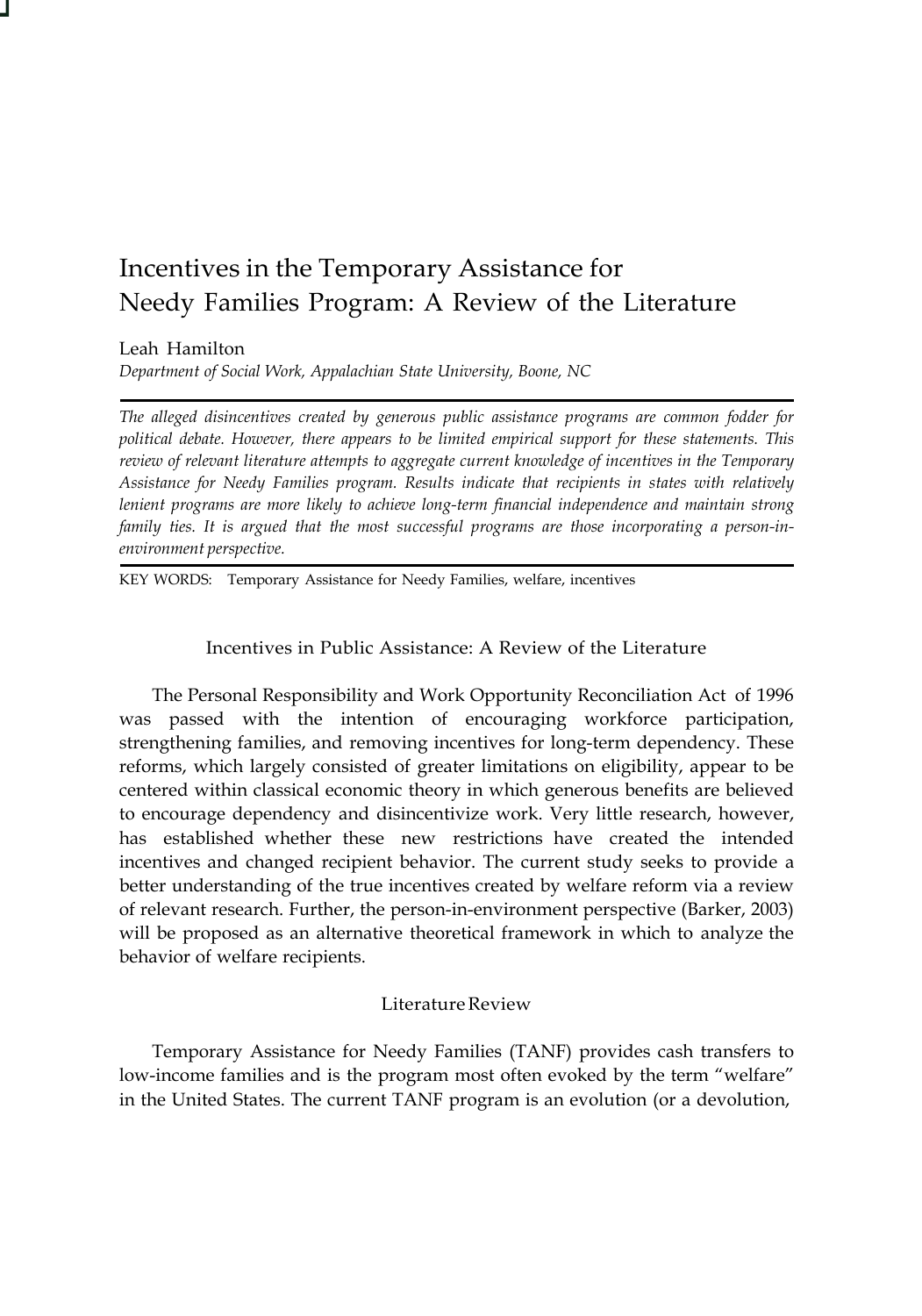depending on one's political leanings) of the New Deal–era Aid to Dependent Children (ADC) program. ADC gave way to Aid to Families with Dependent Children (AFDC) in 1950, with the intention of including aid to parents (Jansson, 2014). Critics of AFDC "argued that entitlement to cash assistance and related benefits encouraged dependence on government aid [and] provided a disincentive to work" (Ridzi & London, 2006, p. 725). The availability of cash assistance in addition to Food Stamps, Medicaid, and housing assistance may have indeed outweighed the low-wage, low-benefit work awaiting families who left the program (Cancian, Meyer, & Caspar, 2008). Further, critics worried that the program discouraged the formation of two-parent families if two incomes were still not sufficient to compensate for the loss of benefits.

These criticisms paved the way for passage of the Personal Responsibility and Work Opportunity Reconciliation Act of 1996 (PRWORA, 1996) in which AFDC was replaced by TANF with the intention of "ending welfare as we know it" (Jansson, 2014). The act's main purposes (enumerated below) are explicit.

The purpose of this part is to increase the flexibility of states in operating a program designed to

- 1. Provide assistance to needy families so that children may be cared for in their own homes or in the homes of relatives.
- 2. End the dependence of needy parents on government benefits by promoting job preparation, work, and marriage.
- 3. Prevent and reduce the incidence of out-of-wedlock pregnancies and establish annual numerical goals for preventing and reducing the incidence of these pregnancies.
- 4. Encourage the formation and maintenance of two-parent families (42 USC § 601).

To meet these goals, the new program implemented a five-year lifetime limit and required that all recipients work or engage in work-related activities. While AFDC was an entitlement program (meaning that any applicant meeting eligibility criteria was entitled to benefits), TANF became a block grant to states, with incentives for increasing employment and marriage (Ridzi & London, 2006).

While the intended incentives of TANF appear to be based in a classical economic model of rationality (i.e., generous benefits encourage dependency and restrictive benefits encourage independence), social workers have long advocated for a person-in-environment perspective when analyzing human service delivery (Barker, 2003). This perspective argues that individual choices must be understood within the environmental context of one's family, community, and larger economic and policy structures. It also requires that human service delivery take into account the client's personal experiences and abilities. For example, gainful employment may be difficult to maintain for a client with insufficient education, disabilities, domestic abuse, or caregiving responsibilities. These challenges might be exacerbated by economic conditions such as a recession. This orientation lends itself to a more nuanced understanding of individual behavior in public assistance programs.

A great deal of research has evaluated macro-level outcomes for the TANF program, but few studies have investigated decision making on the individual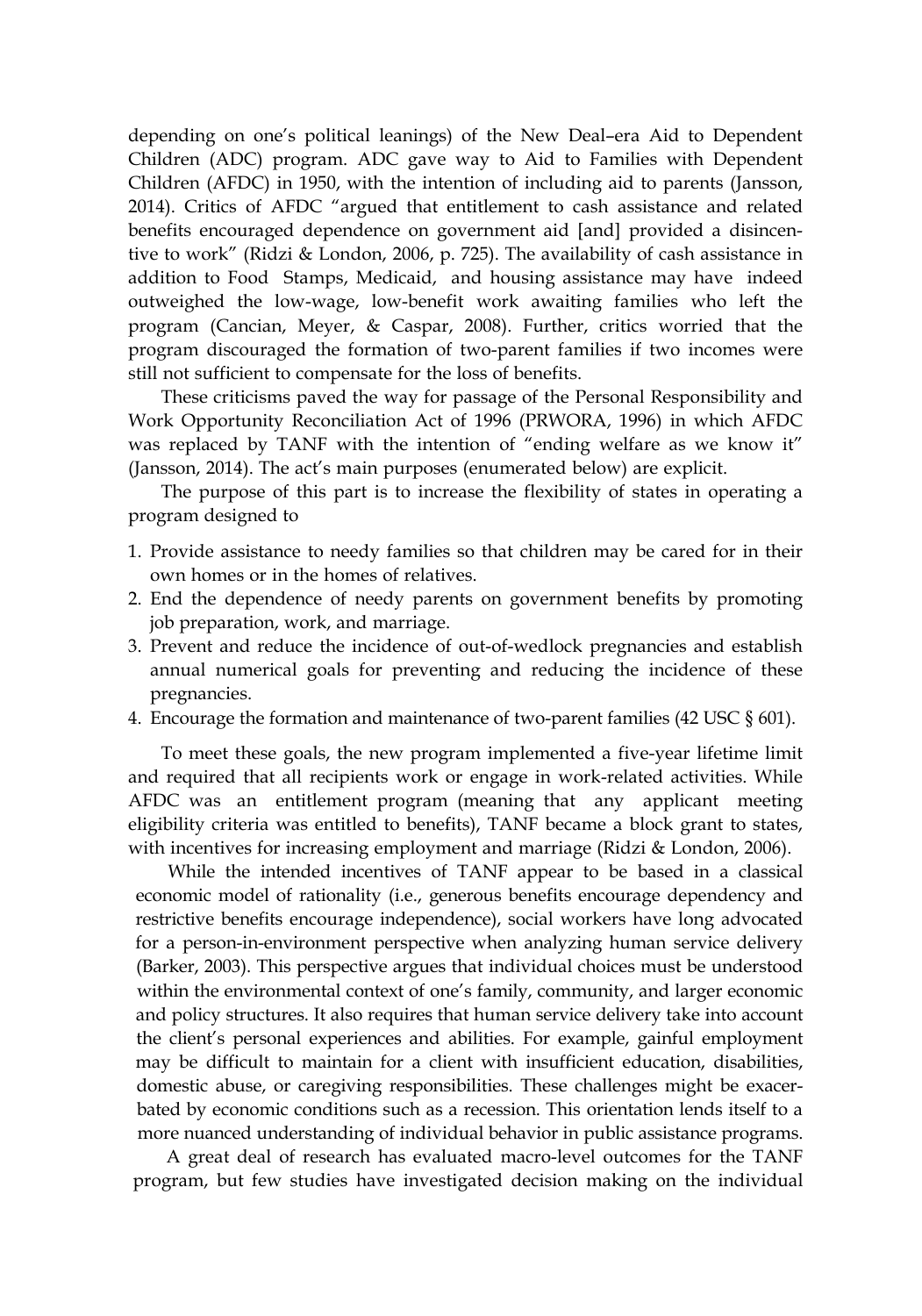level, as advocated by the person-in-environment perspective. The current study attempts to aggregate the existent research and provide a better understanding of the actual incentives created for TANF recipients within the relevant (see Methodology) literature.

#### Methodology

The primary author and a graduate assistant utilized three search engines (Academic One File, JSTOR, and Academic Search Complete) to identify peerreviewed, empirical articles including the terms "incentive" and "Temporary Assistance to Needy Families" in all text. This search resulted in 817 articles across the three search engines. Articles written before 1996 or outside of the United States were then eliminated. These two criteria aided in identifying articles whose primary aim was to analyze the American TANF program, which was first initiated in 1996. Some articles met the above criteria, but the author's discussion of incentives was not a direct result of the article's empirical findings. Such articles were also eliminated. This process resulted in a total of 12 articles that were appropriate for the purposes of this review (see the appendix).

A qualitative content analysis (Hsiu-Fang Hsieh & Shannon, 2005) was used to analyze themes related to incentives in the TANF program. Data collection and analysis involved a constructivist (Rodwell, 1998), qualitative design. Constructive research is proposed as an alternative to traditional, positivist inquiry. Positivists assume that there exists an *absolute* reality, and the researcher is in pursuit of *absolute* truth. Constructivism argues that even if such an absolute reality did exist, the limitations of human understanding make such knowledge unattainable (Rodwell, 1998). For example, the process of determining whether an article does or does not make inferences regarding incentives is inherently biased by the researcher's personal perspective.

To improve trustworthiness, both researchers independently coded each article's conclusions regarding incentives. Emergent themes (Charmaz, 2006) were independently identified, also known as open coding (Berg & Lune, 2011). These themes were then compared for inter-rater reliability. While few differences emerged between reviewers, these were negotiated through discussion. Finally, axial coding was employed to establish larger themes emerging from the research (Strauss & Corbin, 1990). This process revealed three themes that are closely related to TANF's intended outcomes of work, family formation, and indepen- dence, but in ways that may be surprising. See Table 1 for a summary of these findings.

#### Findings

#### *Work*

Regarding work, four of the studies (Cancian, Meyer, & Wu, 2005; Connolly & Marston, 2005; Larrison, Nackerud, & Risler, 2001; Seefeldt & Orzol, 2005)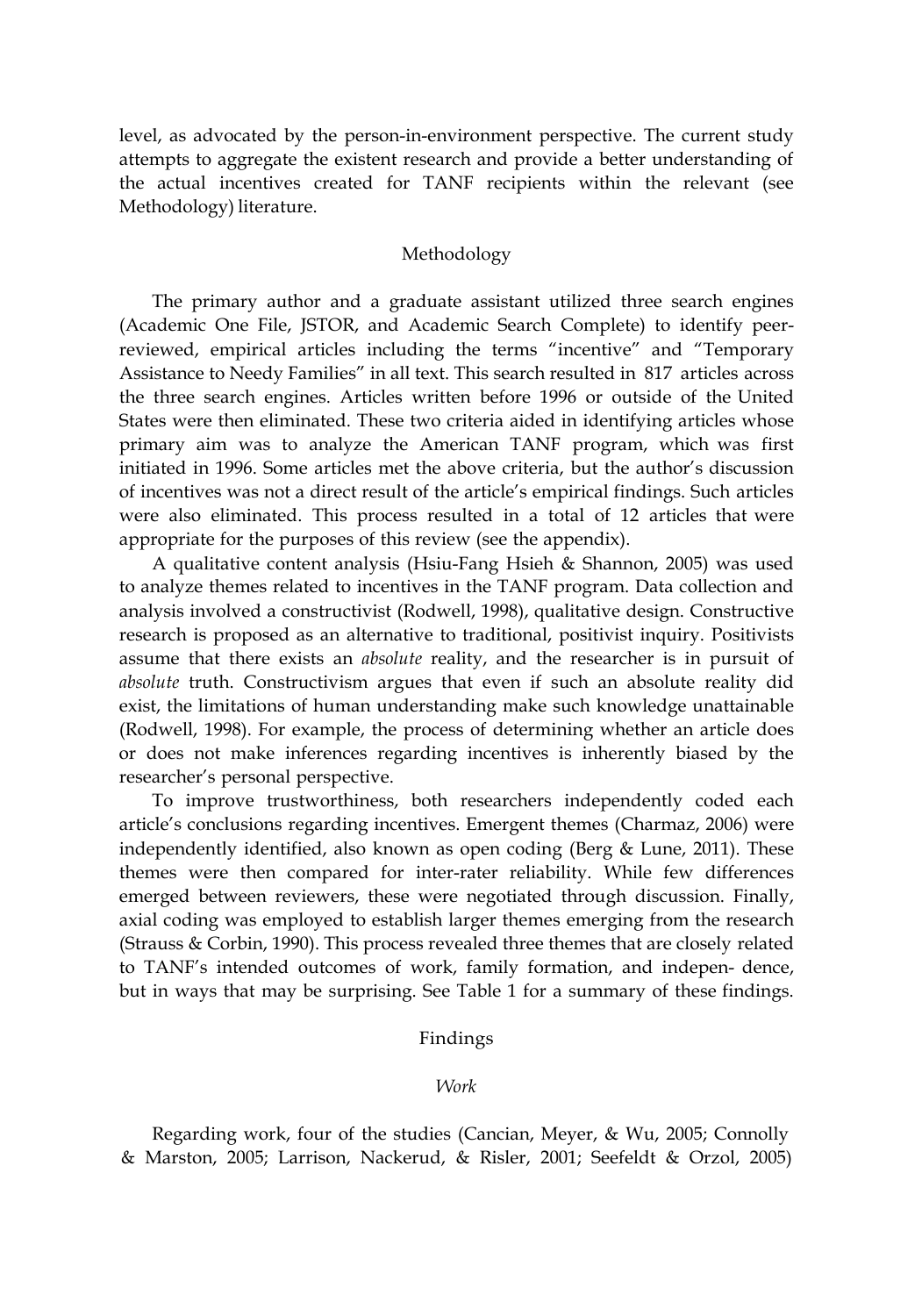| Theme        | More Successful Changes                                                                                                                                                                                        | Less Successful Changes                                                                                                                                                              |
|--------------|----------------------------------------------------------------------------------------------------------------------------------------------------------------------------------------------------------------|--------------------------------------------------------------------------------------------------------------------------------------------------------------------------------------|
| Work         | • States with generous work require-<br>ments (more work exemptions, fewer<br>required working hours, etc.) see<br>higher wages and more health benefits<br>for TANF leavers (Lim, Coulton, &<br>Lalich, 2009) | • TANF work requirements less success-<br>ful in moving those without a high<br>school education to work than AFDC<br>(Cancian, Meyer, & Wu, 2005; Con-<br>nolly & Marston, 2005)    |
| Family       | • Diversion payments reduce abortion<br>rates (Snarr & Edwards, 2009)                                                                                                                                          | • Family caps not associated with changes<br>in recipient birth rates (Wallace, 2009)                                                                                                |
|              | • Requiring teen parents to live with a<br>guardian and attend school associated<br>with fewer subsequent births (Lopoo<br>& DeLeire, 2006)                                                                    | • TANF restrictions discourage<br>mar-<br>riage (Cherlin & Fomby, 2004)                                                                                                              |
|              | • Passing child support payments on to<br>mothers associated with faster paternity<br>establishment and higher rates of pay-<br>ment (Cancian, Meyer, & Caspar, 2008)                                          | • Reduced TANF payments are associ-<br>ated with increased foster care case-<br>loads (Swann & Sylvester, 2006)                                                                      |
| Independence |                                                                                                                                                                                                                | Onerous application process creates<br>deterrent for otherwise eligible fami-<br>lies and increased utilization of other<br>programs (Cancian et al., 2005; Ridzi<br>& London, 2006) |

Table 1. Summary of Findings

discussed the need for TANF work requirements to better account for personal and educational barriers. For example, Connolly and Marston (2005) and Cancian et al. (2005) both discovered that post-1996 TANF work requirements were more effective in moving high school graduates to employment than those without a diploma. Connolly and Marston (2005) found that educational supports in the pre-TANF Aid to Families with Dependent Children program were much more effective in moving recipients who had not yet finished high school to eventual independence.

Seefeldt and Orzol (2005) and Larrison et al. (2001) both described the multiple and overlapping personal barriers among some recipients that made work requirements and time limits impractical. These barriers include "persistent maternal and child health problems, persistent domestic violence, lack of a partner, low levels of education and increases in the number of children" (Seefeldt & Orzol, 2005, p. 226). Larrison et al. (2001) suggest that reforms in Social Security Disability Insurance could better serve many TANF families who face multiple physical and mental health barriers.

Further, states with the most generous work requirements experienced higher rates of long-term success among recipients (Connolly & Marston, 2005; Lim, Coulton, & Lalich, 2009). TANF families in states that granted more work exemptions, had fewer required work hours, and had lower financial sanctions left TANF with higher wages and were more likely to find a job with employerprovided health care than recipients in states with more stringent requirements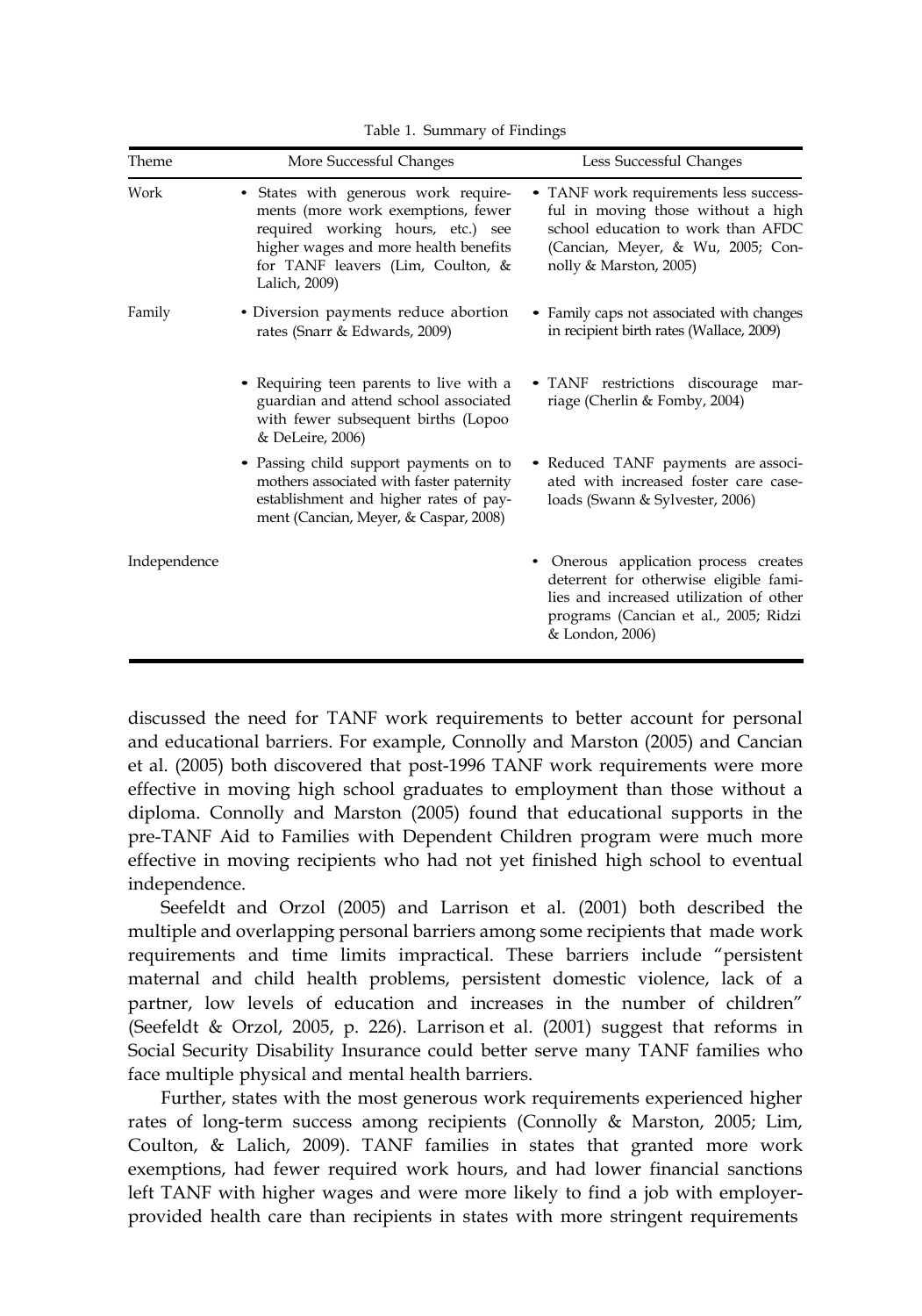(Lim et al., 2009). The authors suggest that lenient work requirements may give recipients more time to look for high-quality employment and result in greater long-term success than the national population of TANF leavers, who often find low-quality jobs.

#### *Family*

TANF incentives are also related to family connectedness and family planning. For example, Snarr and Edwards (2009) found that diversion payments (lump sums in lieu of TANF) are associated with reduced rates of abortion among low-income single mothers. Some states have attempted to limit childbearing among TANF mothers "by denying additional cash assistance to recipients who have children while on welfare" (Wallace, 2009, p. 73), also known as family caps. These caps do not appear to have achieved the desired effect, as they are unrelated to changes in birth rates among recipients (Wallace, 2009). Conversely, post-1996 rules requiring teen parents to live with a guardian and attend school *are* associated with decreased teen birth rates (Lopoo & DeLeire, 2006).

Welfare rules are further influential in connectedness among the adults in a family. While some state TANF agencies retain child support payments for administrative costs, those passing the payments on to the mother and child experience faster paternity establishment and higher rates of payment (Cancian et al., 2008). TANF receipt also appears to influence a mother's decision to marry, but not necessarily to cohabitate (Cherlin & Fomby, 2004). The authors postulate that marriage is likely a financial decision for a mother, and she must weigh whether a potential partner has sufficient income stability to risk the loss of assistance.

Finally, post-1996 public assistance appears to have created a ripple effect in the child welfare system. Reduced TANF payments are associated with increased foster care caseloads, possibly due to increased family strain and maltreatment (Swann & Sylvester, 2006). In addition, relative caregivers are more likely to become formally involved with child welfare (in order to access foster care funds) when TANF payments are unavailable (Swann & Sylvester, 2006).

#### *Independence*

The final emergent theme is related to the program's stated goal of increased financial independence. The examined literature suggests that reductions in TANF caseloads (independence from the program) may not be synonymous with total financial independence. For example, two studies (Cancian et al., 2005; Ridzi & London, 2006) discovered that an onerous application process was creating an unintended deterrent for otherwise eligible families. Restrictive TANF work requirements were also related to increased utilization of other programs, such as Food Stamps (Cancian et al., 2005). In other words, families in need were not necessarily "rehabilitated" by TANF, but instead diverted to other sources of help.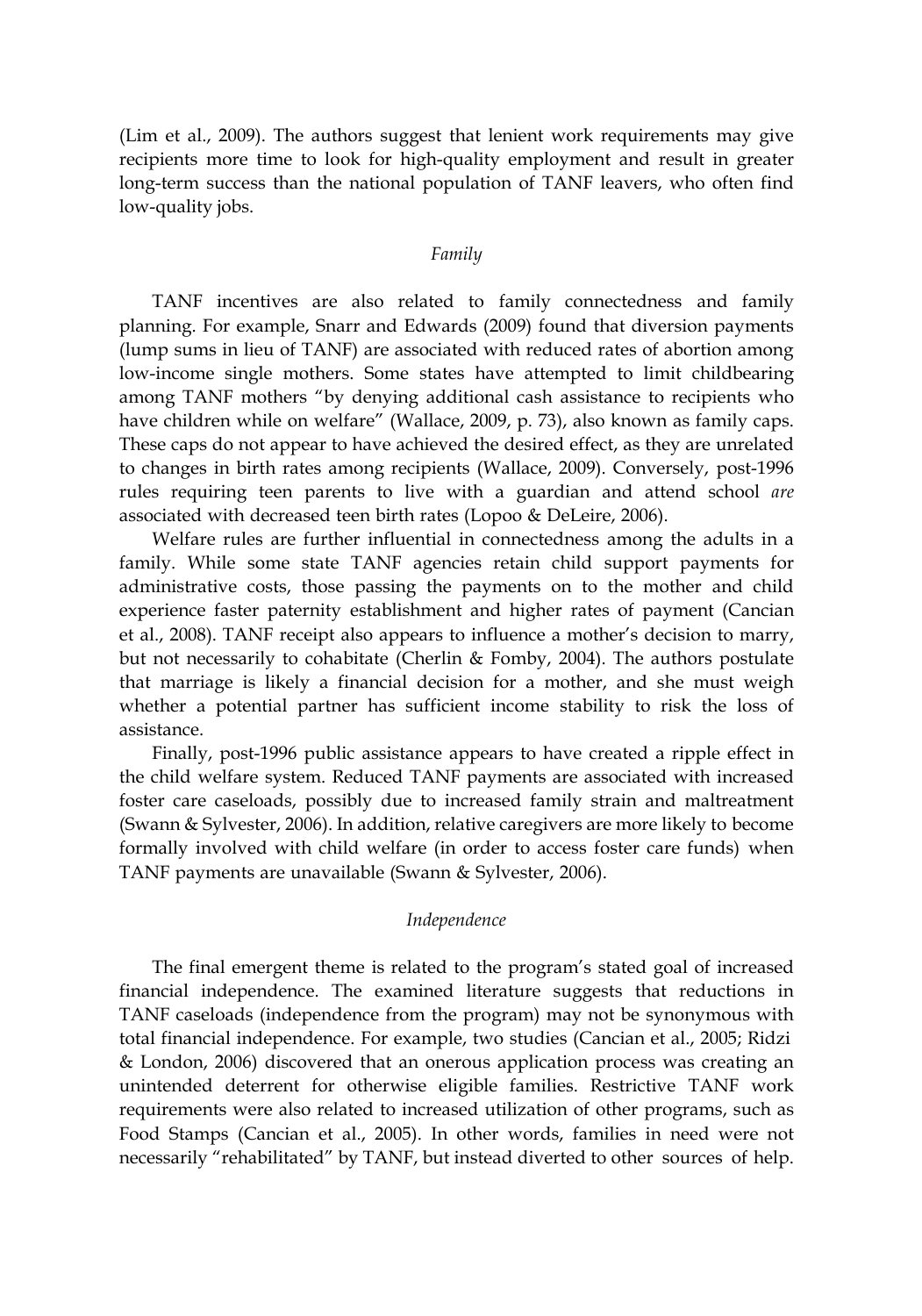#### Discussion

The methodology of this study presents multiple limitations. Primarily, restricting the sample to those articles that used the term "incentive" may have eliminated appropriate literature that employed synonyms to "incentive." However, including other terms may have created an unmanageable sample size for the qualitative design. Further, this study only examined articles related to one specific program (TANF). There are several other programs such as Disability Insurance, Unemployment Insurance, and the Earned Income Tax Credit that have been similarly criticized for incentivizing dependency. Future research ought to employ a similar methodology with these programs. Still, the use of a systematic search process and the use of transparent, reproducible analysis methods are significant strengths of this work.

The research described here suggests that the intended incentives of the Personal Responsibility and Work Opportunity Reconciliation Act of 1996 may have been based in a whole or partial misunderstanding of personal decision making in regard to work, family, and independence. For example, a woman's decision to have children appears to be unrelated to TANF benefits (Wallace, 2009). Further, as noted by Cherlin and Fomby (2004), a recipient's decision to marry may be influenced by larger economic structures, such as the availability of well-paid work for a potential spouse. A systematic review of welfare-to-work programs in the United States similarly found that outcomes for TANF recipients were only slightly more positive than those in a comparison group (Smedslund et al., 2006).

Among the examined literature, the most successful programs appear to be those that operate from a person-in-environment perspective (Barker, 2003). Those programs that supported a pregnant mother's short-term financial needs (Snarr & Edwards, 2009), provided greater flexibility for job seekers (Connolly & Marston, 2005; Lim et al., 2009), allowed fathers to support their children (Cancian et al., 2008), and required teen mothers to live with a guardian (Lopoo & DeLeire, 2006) experienced the most positive outcomes among recipients. Further, several of the studies discussed the need for the TANF program to better understand the complex lives of welfare applicants.

These personal perspectives can be difficult to understand when programs such as TANF are studied solely in large-scale quantitative approaches. This is particularly apparent in studies such as Snarr and Edwards (2009), who discovered complex results when analyzing countrywide data over the course of 13 years (1990–2003). They find that "diversion payments to low-income mothers lower abortion incidence" (p. 575). Conversely, they also report that the combined availability of diversion payments and TANF eligibility *increased* abortion rates among childless women (Snarr & Edwards, 2009). These results became further complicated by the particular trimester of pregnancy during which women applied for assistance. The lives and decisions of these women (and all of the recipients described here) would be better understood with a mixed methodological design that includes smaller-scale, qualitative inquiry.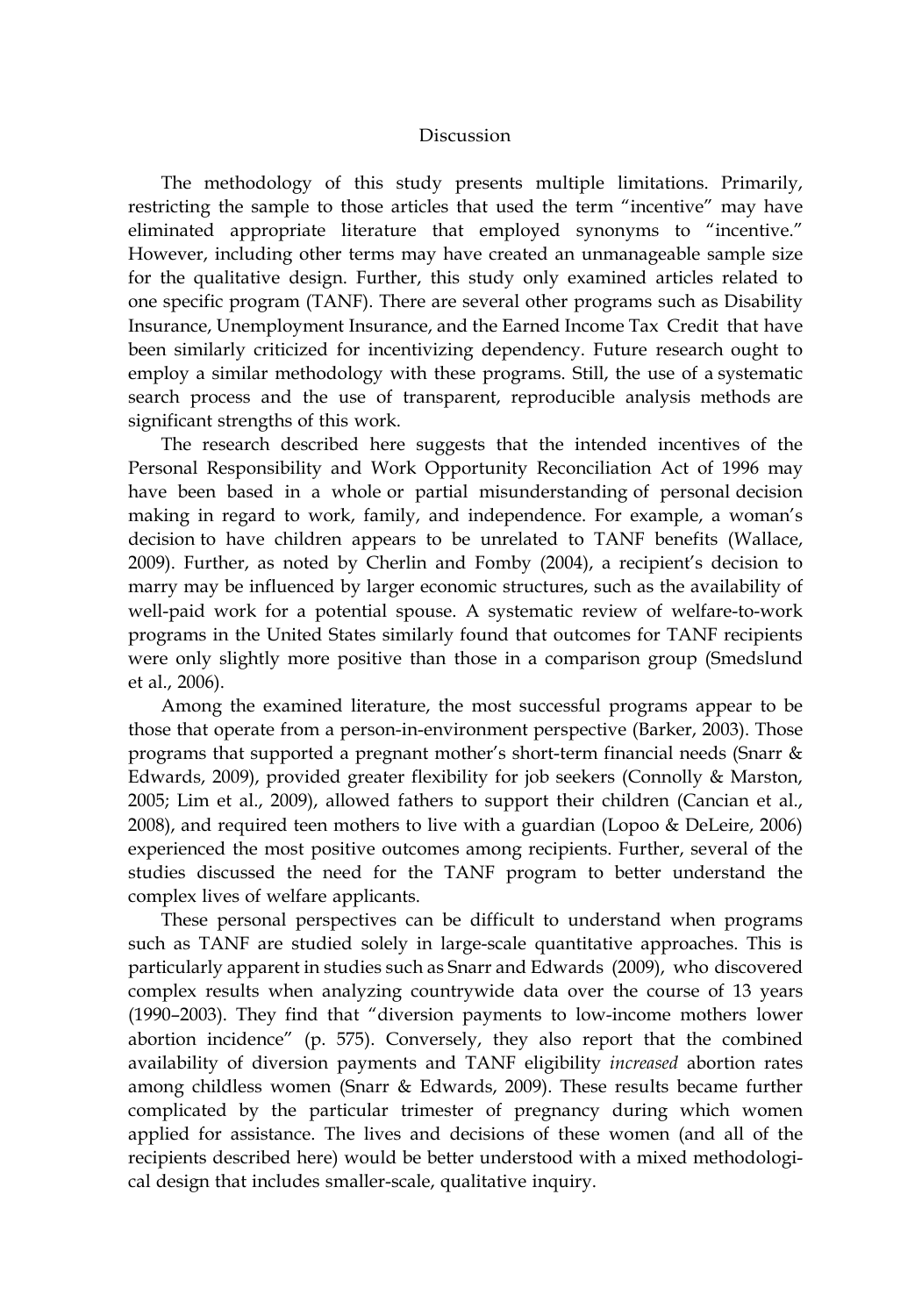Previous research further supports the notion that overly simplistic beliefs regarding disincentives for independence created by generous public assistance are counterproductive. Nam (2008), for example, discovered that increased eligibility (via maximum allowable financial assets) in the TANF program was associated with increased savings rates among all low-income families, not just those receiving assistance. When low-income families save, they are able to build their own financial safety net and become less dependent upon public assistance over time (Sherraden, 1991). This suggests that restrictive eligibility might actually *create* disincentives for independence when a family fears that any small increase in assets might make them ineligible for assistance but would not be enough to sustain them through a major emergency (job loss, etc.). Hamilton, Alexander-Eitzman, and Royal (2015) confirm that increases in allowable financial assets do not appear to be associated with greater utilization of public assistance. It is therefore proposed that TANF policies that create greater flexibility for individual circumstances and fewer eligibility restrictions will likely be more effective in creating stable, self-sufficient American families.

#### References

- Barker, R. L. (2003). *The social work dictionary* (5th ed.). Washington, DC: NASW Press.
- Berg, B. L., & H. Lune. (2011). *Qualitative research methods for the social sciences* (8th ed.). Boston: Pearson.
- Cancian, M., D. R. Meyer, & E. Caspar. (2008). "Welfare and child support: Complements, not substitutes." *Journal of Policy Analysis and Management*, 27(2), 354–375.
- Cancian, M., D. R. Meyer, & C.-F. Wu. (2005). "After the revolution: Welfare patterns since TANF implementation." *Social Work Research*, 29(4), 199–214. doi: 10.1093/swr/29.4.199
- Charmaz, K. (2006). *Constructing grounded theory: A practical guide through qualitative analysis* (1st ed.). Thousand Oaks, CA: Sage.
- Cherlin, A. J., & P. Fomby. (2004). "Welfare, work, and changes in mothers' living arrangements in low-income families." *Population Research and Policy Review*, 23(5/6), 543–565.
- Connolly, L. S., & C. E. Marston. (2005). "Welfare reform, earnings, and incomes: New evidence from the Survey of Program Dynamics." *Contemporary Economic Policy*, 23(4), 493–512. doi: 10.1093/ cep/byi037
- Hamilton, L., B. Alexander-Eitzman, & W. Royal. (2015). "Shelter from the storm: TANF, assets and the Great Recession." *SAGE Open*, 5(1), 1–6[. http://doi.org/10.1177/2158244015572487](http://doi.org/10.1177/2158244015572487)
- Hsieh, H., & S. E. Shannon. (2005). "Three approaches to qualitative content analysis." *Qualitative Health Research*, 15(9), 1277–1288. <http://doi.org/10.1177/1049732305276687>
- Jansson, B. S. (2014). *The reluctant welfare state: Engaging history to advance social work practice in contemporary society* (8th ed.). Belmont, CA: Cengage Learning.
- Larrison, C. R., L. Nackerud, & E. Risler. (2001). "A new perspective on families that receive Temporary Assistance for Needy Families (TANF)." *Journal of Sociology & Social Welfare*, 28(3), 49–69.
- Lim, Y., C. J. Coulton, & N. Lalich. (2009). "State TANF policies and employment outcomes among welfare leavers." *Social Service Review*, 83(4), 525–555.
- Lopoo, L. M., & T. DeLeire. (2006). "Did welfare reform influence the fertility of young teens?" *Journal of Policy Analysis and Management*, 25(2), 275–298.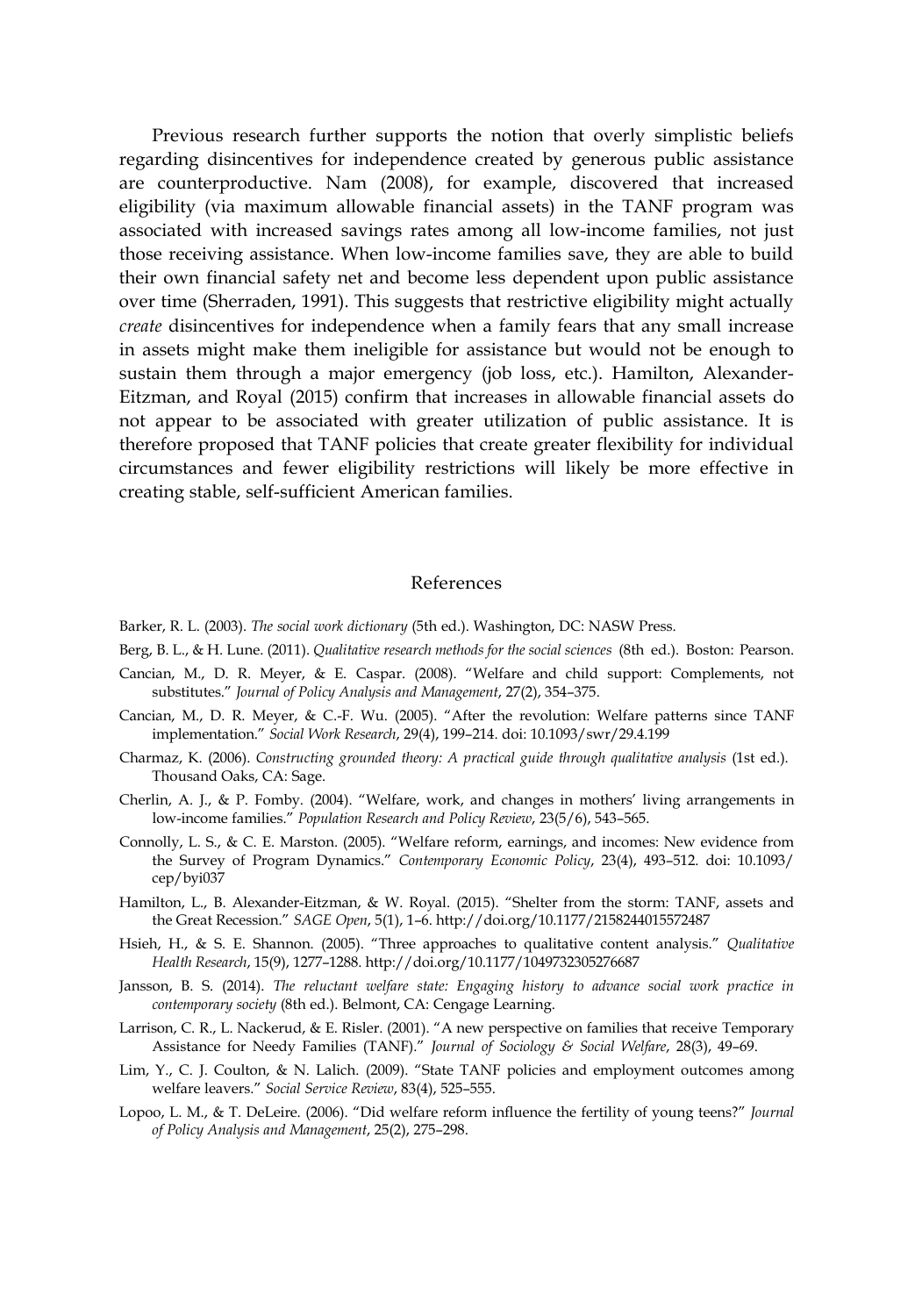Nam, Y. (2008). "Welfare reform and asset accumulation: Asset limit changes, financial assets, and vehicle ownership." *Social Science Quarterly*, 89(1), 133–154.

Personal Responsibility and Work Opportunity Reconciliation Act, 42 USC § 601 (1996).

- Ridzi, F., & A. S. London. (2006). "It's great when people don't even have their welfare cases opened': TANF diversion as process and lesson." *Review of Policy Research*, 23(3), 725–743. doi:10.1111/ j.1541–1338.2006.00226.x
- Rodwell, M. K. (1998). *Social work, constructivist research*. New York: Taylor & Francis.
- Seefeldt, K. S., & S. M. Orzol. (2005). "Watching the clock tick: Factors associated with TANF accumulation." *Social Work Research*, 29(4), 215–229. doi:10.1093/swr/29.4.215

Sherraden, M. (1991). *Assets and the poor: A new American welfare policy*. New York: M. E. Sharpe.

- Smedslund, G., T. K. Dalsbo, K. B. Hagen, T. Johme, M. G. Rud, A. Steiro, & A. Steiro. (2006). "Work programmes for welfare recipients: A systematic review." *Campbell Systematic Reviews*, 2(9). Retrieved from <http://campbellcollaboration.org/lib/project/18/>
- Snarr, H. W., & J. A. Edwards. (2009). "Does income support increase abortions?" *Social Choice and Welfare*, 33(4), 575–599. doi:10.1007/s00355-009-0380-x
- Strauss, A., & J. M. Corbin. (1990). *Basics of qualitative research: Grounded theory procedures and techniques*. Thousand Oaks, CA: Sage.
- Swann, C. A., & M. S. Sylvester. (2006). "The foster care crisis: What caused caseloads to grow?" *Demography*, 43(2), 309–335.
- Wallace, G. L. (2009). "The effects of family caps on the subsequent fertility decisions of never-married mothers." *Journal of Population Research*, 26(1), 73–101.

#### Appendix

#### *Articles Meeting Methodology Criteria*

Cancian, M., D. R. Meyer, & E. Caspar. (2008). "Welfare and child support: Complements, not substitutes." *Journal of Policy Analysis and Management*, 27(2), 354–375.

Cancian, M., D. R. Meyer, & C.-F. Wu. (2005). "After the revolution: Welfare patterns since TANF implementation." *Social Work Research*, 29(4), 199–214. doi:10.1093/swr/29.4.199

Cherlin, A. J., & P. Fomby. (2004). "Welfare, work, and changes in mothers' living arrangements in low-income families." *Population Research and Policy Review*, 23(5/6), 543–565.

Connolly, L. S., & C. E. Marston. (2005). "Welfare reform, earnings, and incomes: New evidence from the Survey of Program Dynamics." *Contemporary Economic Policy*, 23(4), 493–512. doi:10.1093/cep/byi037

Larrison, C. R., Nackerud, L., & Risler, E. (2001). "A new perspective on families that receive Temporary Assistance for Needy Families (TANF)." *Journal of Sociology & Social Welfare*, 28(3), 49–69.

Lim, Y., C. J. Coulton, & N. Lalich. (2009). "State TANF policies and employment outcomes among welfare leavers." *Social Service Review*, 83(4), 525– 555.

Lopoo, L. M., & T. DeLeire. (2006). "Did welfare reform influence the fertility of young teens?" *Journal of Policy Analysis and Management*, 25(2), 275–298.